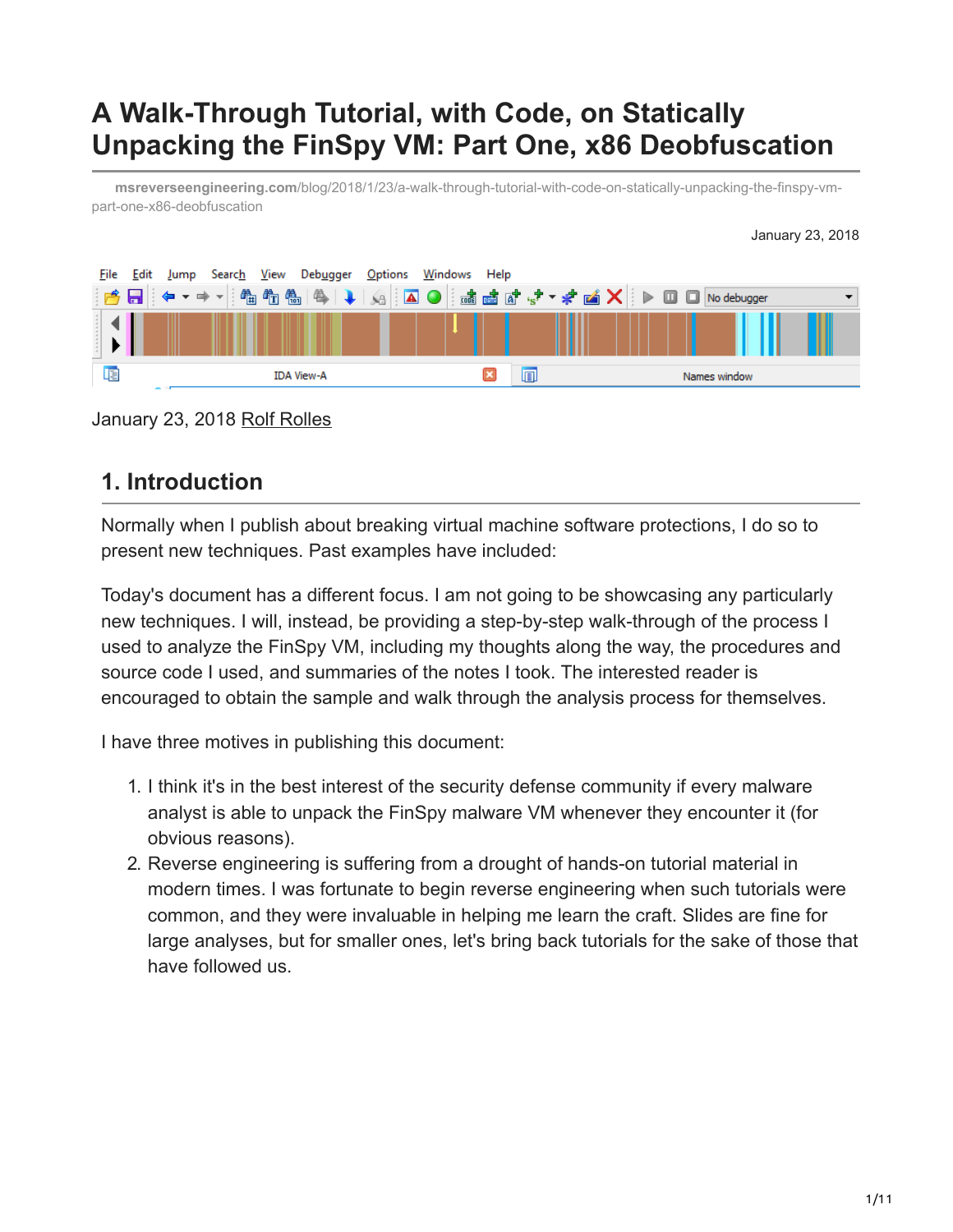3. Publications on obfuscation, especially virtualization obfuscation, have become extremely abstruse particularly in the past five years. Many of these publications are largely inaccessible to those not well-versed in master's degree-level program analysis (or above). I want to demonstrate that easier techniques can still produce surprisingly fast and useful results for some contemporary obfuscation techniques. (If you want to learn more about program analysis-based approaches to deobfuscation, [there is currently a public offering of my SMT-based program analysis training class,](http://www.msreverseengineering.com/training-classes/) which has over 200 slides on modern deobfuscation with working, well-documented code.)

Update: the rest of this document, the [second](http://www.msreverseengineering.com/blog/2018/1/31/finspy-vm-part-2-vm-analysis-and-bytecode-disassembly) and [third](http://www.msreverseengineering.com/blog/2018/2/21/finspy-vm-unpacking-tutorial-part-3-devirtualization) parts, are now available online at the links just given.

# **2. Initial Steps**

[The first thing I did upon learning that a new FinSpy sample with VM was publicly](https://securelist.com/blackoasis-apt-and-new-targeted-attacks-leveraging-zero-day-exploit/82732/) available was, of course, to obtain the sample. [VirusTotal gave the SHA256 hash;](https://www.virustotal.com/en/file/16070014b86f2254dcf273bbce78fb6eca43df9a6fc3c6ab85ec8f06a4063b06/analysis/) and I obtained [the corresponding sample from Hybrid-Analysis.](https://www.hybrid-analysis.com/sample/16070014b86f2254dcf273bbce78fb6eca43df9a6fc3c6ab85ec8f06a4063b06?environmentId=100)

The next step was to load the sample into IDA. The navigation bar immediately tipped me off that the binary was obfuscated:



• The first half of the text section is mostly colored grey and red, indicating data and non-function code respectively.

• The second half of the .text section is grey in the navigation bar, indicating data turned into arrays.

A normal binary would have a .text section that was mostly blue, indicating code within functions.

# **3. Analysis of WinMain: Suspicions of VM-Based Obfuscation**

IDA's auto-analysis feature identified that the binary was compiled by the Microsoft Visual C compiler. I began by identifying the WinMain function. Normally IDA would do this on my behalf, but the code at that location is obfuscated, so IDA did not name it or turn it into a function. I located WinMain by examining the tmainCRTStartup function from the Visual C Run-Time and finding where it called into user-written code. The first few instructions resembled a normal function prologue; from there, the obfuscation immediately began.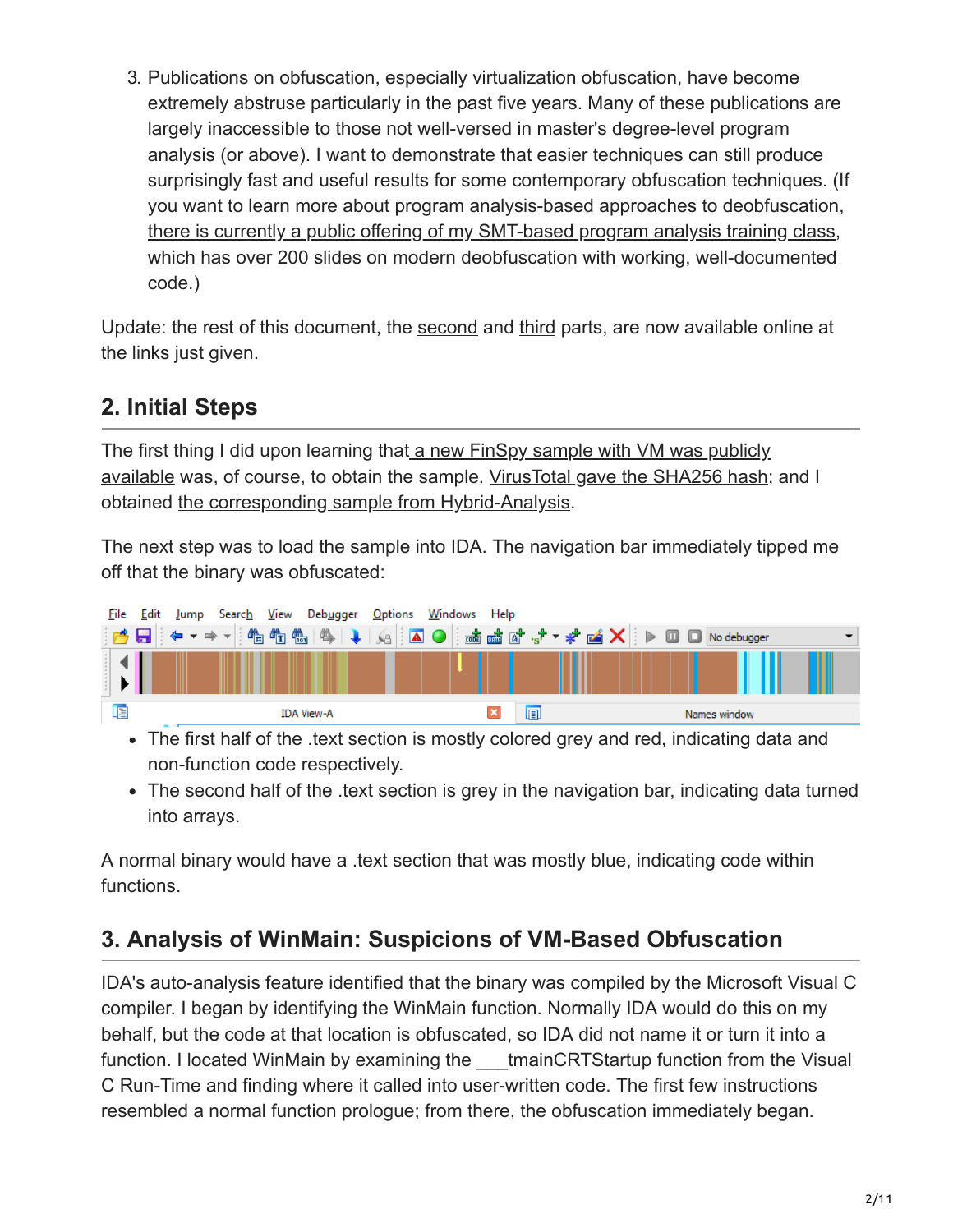| text:00406154.                   | mov  | edi, edi |                         |               | Normal prologue     |
|----------------------------------|------|----------|-------------------------|---------------|---------------------|
| text:00406156.                   | push | ebp      |                         |               | Normal prologue     |
| text:00406157.                   | mov  | ebp, esp |                         |               | Normal prologue     |
| .text:00406159                   | sub  |          | esp, 0C94h              |               | Normal prologue     |
| .text:0040615F                   | push | ebx      |                         |               | Save registers #1   |
| text:00406160.                   | push | esi      |                         |               | Save registers #1   |
| .text:00406161                   | push | edi      |                         |               | Save registers #1   |
| .text:00406162                   | push | edi      |                         |               | Save registers #2   |
| text:00406163.                   | push | edx      |                         |               | Save registers #2   |
| text:00406164.                   | mov  |          | edx, offset byte_415E41 | $\ddot{ }$    | Obfuscation - $#1$  |
| .text:00406169                   | and  |          | edi, 0C946B9C3h         |               | Obfuscation - #2    |
| .text:0040616F                   | sub  |          | edi, [edx+184h]         |               | Obfuscation - $#3$  |
| text:00406175.                   | imul |          | edi, esp, 721D31h       |               | Obfuscation - #4    |
| .text:0040617B                   | stc  |          |                         |               | Obfuscation         |
| .text:0040617C                   | sub  |          | edi, [edx+0EEh]         |               | Obfuscation - #5    |
| text:00406182.                   | shl  | edi, cl  |                         |               | Obfuscation         |
| text:00406184.                   | sub  |          | edi, [edx+39h]          |               | Obfuscation - #6    |
| .text:0040618A                   | shl  | edi, cl  |                         |               | Obfuscation         |
| .text:0040618C                   | imul | edi, ebp |                         |               | Obfuscation         |
| .text:0040618F                   | mov  | edi, edi |                         |               | Obfuscation         |
| text:00406191.                   | stc  |          |                         |               | Obfuscation         |
| text:00406192.                   | sub  |          | edi, 0A14686D0h         | $\frac{1}{L}$ | Obfuscation         |
| $\ddot{z}$ obfuscation continues |      |          |                         |               |                     |
| text:004065A2.                   | pop  | edx      |                         |               | ; Restore registers |
| .text:004065A3                   | pop  | edi      |                         |               | ; Restore registers |
|                                  |      |          |                         |               |                     |

The obfuscation in the sequence above continues for several hundred instructions, nearly all of them consisting of random-looking modifications to the EDI register. I wanted to know A) whether the computations upon EDI were entirely immaterial junk instructions, or whether a real value was being produced by this sequence, and B) whether the memory references in the lines labeled #1, #3, #5, and #6 were meaningful.

As for the first question, note that the values of the registers upon entering this sequence are unknown. We are, after all, in WinMain(), which uses the \_\_cdecl calling convention, meaning that the caller did not pass arguments in registers. Therefore, the value computed on line #2 is unpredictable and can potentially change across different executions. Also, the value computed on line #4 is pure gibberish -- the value of the stack pointer will change across runs (and the modification to EDI overwrites the values computed on lines #1-#3).

As for the second question, I skimmed the obfuscated listing and noticed that there were no writes to memory, only reads, all intertwined with gibberish instructions like the ones just described. Finally, the original value of edi is popped off the stack at the location near the end labeled "restore registers". So I was fairly confident that I was looking at a sequence of instructions meant to do nothing, producing no meaningful change to the state of the program.

Following that was a short sequence: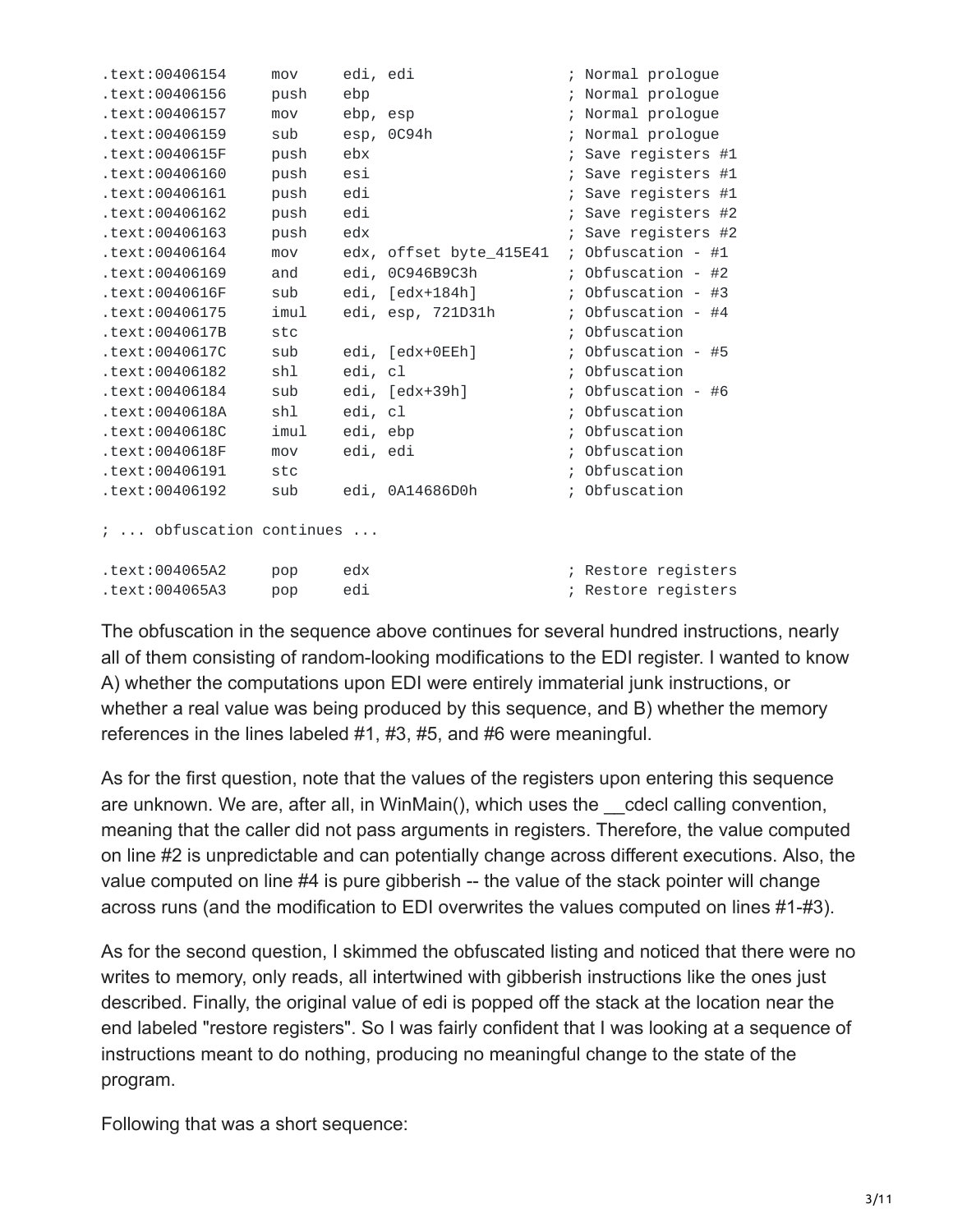```
.text:004065A4 push 5A403Dh ; Obfuscation
.text:004065A9 push ecx ; Obfuscation
.text:004065AA sub ecx, ecx ; Obfuscation
.text:004065AC pop ecx ; Obfuscation
.text:004065AD jz loc_401950 ; Transfer control elsewhere
.text:004065AD ; -------------------------------------------------------------------
--------
.text:004065B3 db 5 dup(0CCh)
.text:004065B8 ; -------------------------------------------------------------------
--------
.text:004065B8 mov edi, edi
.text:004065BA push ebp
.text:004065BB mov ebp, esp
.text:004065BD sub esp, 18h
```
; ... followed by similar obfuscation to what we saw above ...

By inspection, this sequence just pushes the value 5A403Dh onto the stack, and transfers control to loc\_401950. (The "sub ecx, ecx" instruction above sets the zero flag to 1, therefore the JZ instruction will always branch.)

Next we see the directive "db 5 dup(0CCh)" followed by "mov edi, edi". Reverse engineers will recognize these sequences as the Microsoft Visual C compiler's implementation of hotpatching support. The details of hot-patching are less important than the observation that I expected that the original pre-obfuscated binary contained a function that began at the address of the first sequence, and ended before the "db 5 dup(0CCh)" sequence. I.e. I expect that the obfuscator disassembled all of the code within this function, replaced it with gibberish instructions, placed a branch at the end to some other location, and then did the same thing with the next function.

This is a good sign that we're dealing with a virtualization-based obfuscator: namely, it looks like the binary was compiled with an ordinary compiler, then passed to a component that overwrote the original instructions (rather than merely encrypting them in-place, as would normal packers).

# **4. Learning More About the VM Entrypoint and VM Pre-Entry**

Recall again the second sequence of assembly code from the previous sequence:

| push | 5A403Dh    | ; Obfuscation - $\#1$        |
|------|------------|------------------------------|
| push | ecx        | ; Obfuscation                |
| sub  | есх, есх   | ; Obfuscation                |
| pop  | ecx        | ; Obfuscation                |
| 7Z   | loc 401950 | ; Transfer control elsewhere |
|      |            |                              |

Since -- by supposition -- all of the code from this function was replaced with gibberish, there wasn't much to meaningfully analyze. My only real option was to examine the code at the location loc\_401950, the target of the JZ instruction on the last line. The first thing I noticed at this location, loc\_401950, was that there were 125 incoming references, nearly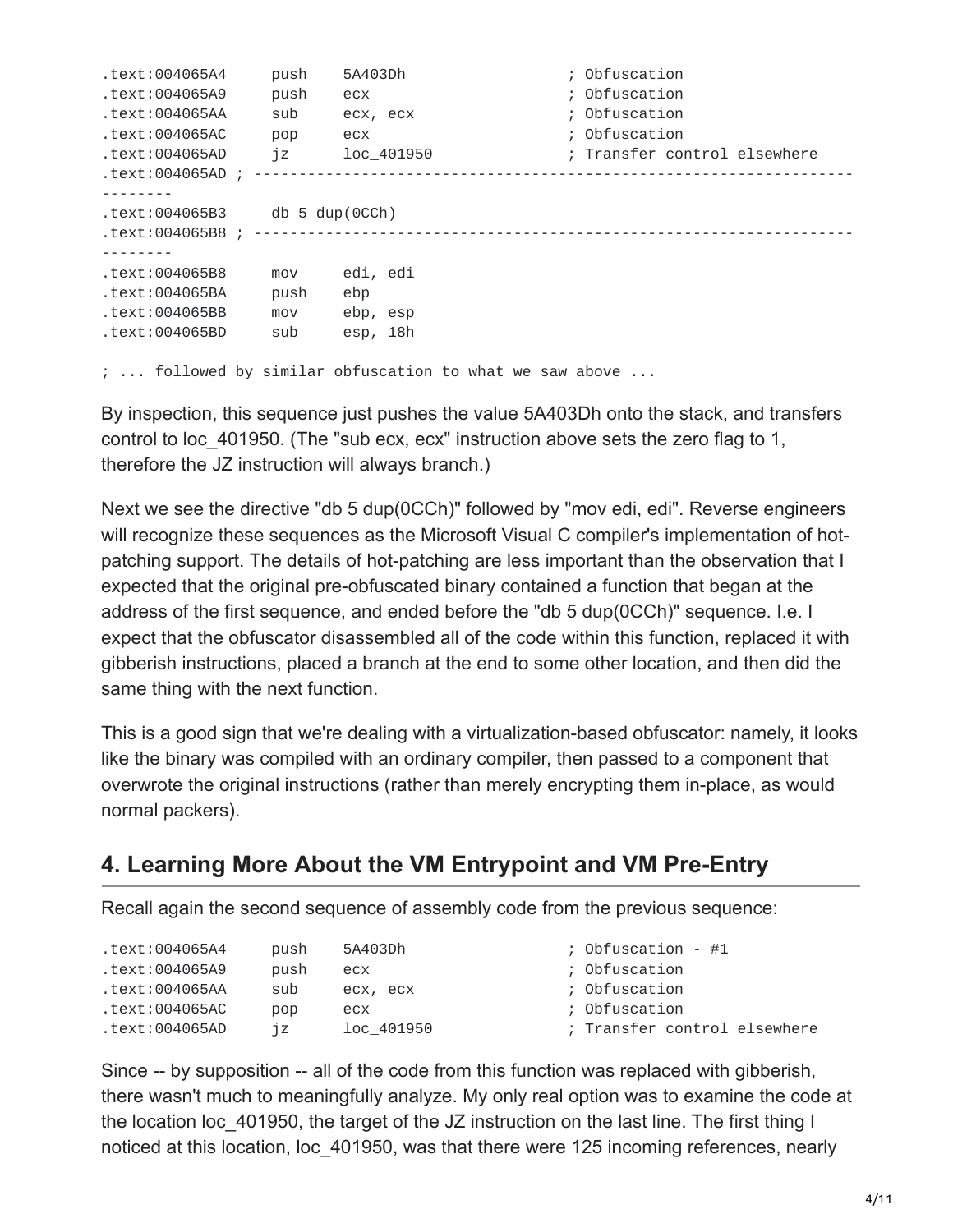all of them of the form "jz loc\_401950", with some of the form "jmp loc\_401950". Having analyzed a number of VM-based obfuscators in my day, this location fits the pattern of being the part of the VM known as the "entrypoint" -- the part where the virtual CPU begins to execute. Usually this location will save the registers and flags onto the stack, before performing any necessary setup, and finally beginning to execute VM instructions. VM entrypoints usually require a pointer or other identifier to the bytecode that will be executed by the VM; maybe that's the value from the instruction labeled #1 in the sequence above? Let's check another incoming reference to that location to verify:

| .text:00408AB8    | push | 5A7440h ; #2 |
|-------------------|------|--------------|
| .text:00408ABD    | push | eax          |
| $.$ text:00408ABE | sub  | eax, eax     |
| .text:00408AC0    | pop  | eax          |
| .text:00408AC1    | iz   | loc_401950   |

The other location leading to the entrypoint is functionally identical, apart from pushing a different value onto the stack. This value is not a pointer; it does not correspond to an address within the executable's memory image. Nevertheless, we expect that this value is somehow responsible for telling the VM entrypoint where the bytecode is located.

#### **5. Analyzing the VM Entrypoint Code**

So far we have determined that loc\_401950 is the VM entrypoint, targeted by 125 branching locations within the binary, which each push a different non-pointer DWORD before branching. Let's start analyzing that code:

| text:00401950.                   |  |  |  | loc 401950: |            |
|----------------------------------|--|--|--|-------------|------------|
| text:00401950 OF 82 D1 02 00 00. |  |  |  | ib          | loc 401C27 |
| text:00401956 OF 83 CB 02 00 00. |  |  |  | inb         | loc 401C27 |

Immediately we see an obvious and well-known form of obfuscation. The first line jumps to loc 401C27 if the "below" conditional is true, and the second line jumps to loc 401C27 if the "not below" conditional is true. I.e., execution will reach loc\_401C27 if either "below" or "not below" is true in the current EFLAGS context. I.e., these two instructions will transfer control to loc 401C27 no matter what is in EFLAGS -- and in particular, we might as well replace these two instructions with "jmp loc\_401C27", as the effect would be identical.

Continuing to analyze at loc\_401C27, we see another instance of the same basic idea:

| text:00401C27.       |  | loc 401C27: |                  |
|----------------------|--|-------------|------------------|
| text:00401C27 77 CD. |  | та п        | short loc 401BF6 |
| text:00401C29 76 CB. |  | ibe         | short loc 401BF6 |

Here we have an unconditional branch to loc 401BF6, split across two instructions -- a "jump if above", and "jump if below or equals", where "above" and "below or equals" are logically opposite and mutually exclusive conditions.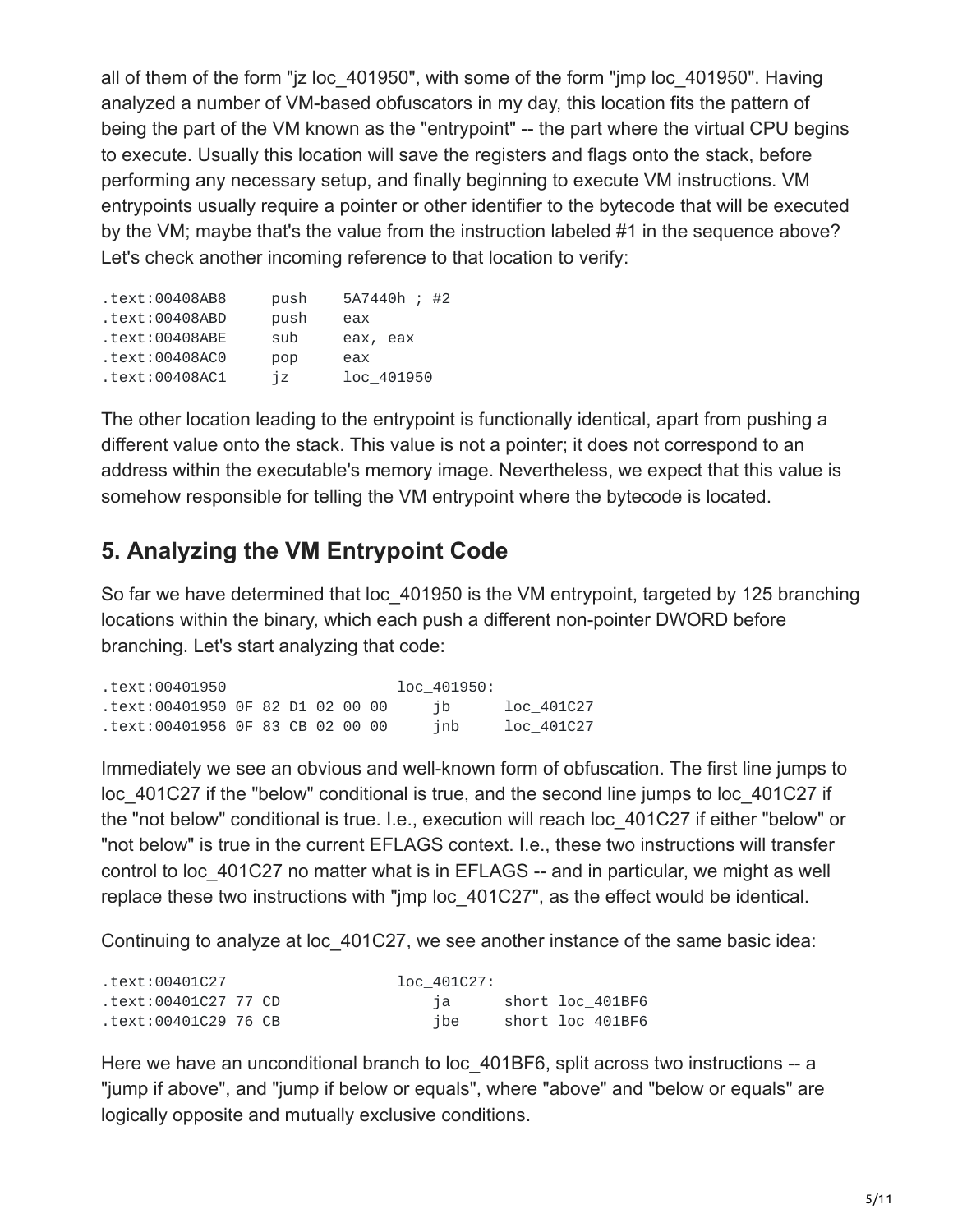After this, at location loc\_401BF6, there is a legitimate-looking instruction (push eax), followed by another conditional jump pair to loc 401D5C. At that location, there is another legitimate-looking instruction (push ecx), followed by a conditional jump pair to loc\_4019D2. At that location, there is another legitimate-looking instruction (push edx), followed by another conditional jump pair. It quickly became obvious that every legitimate instruction was interspersed between one or two conditional jump pairs -- there are hundreds or thousands of these pairs throughout the binary.

Though an extremely old and not particularly sophisticated form of obfuscation, it is nevertheless annoying and degrades the utility of one's disassembler. As I discussed in a [previous entry on IDA processor module extensions, IDA does not automatically recognize](http://www.msreverseengineering.com/blog/2015/6/29/transparent-deobfuscation-with-ida-processor-module-extensions) that two opposite conditional branches to the same location are an unconditional branch to that location. As a result, IDA thinks that the address following the second conditional branch must necessarily contain code. Obfuscation authors exploit this by putting junk bytes after the second conditional branch, which then causes the disassembler to generate garbage instructions, which may overlap and occlude legitimate instructions following the branch due to the variable-length encoding scheme for X86. (Note that IDA is not to blame for this conundrum -- ultimately these problems are undecidable under ordinary Von Neumann-based models of program execution.) The result is that many of the legitimate instructions get lost in the dreck generated by this process, and that, in order to follow the code as usual in manual static analysis, one would spend a lot of time manually undefining the gibberish instructions and re-defining the legitimate ones.

# **6. Deobfuscating the Conditional Branch Obfuscation: Theory and Practice**

Manually undefining and redefining instructions as just described, however, would be a waste of time, so let's not do that. Speaking of IDA processor modules, once it became clear that this pattern repeated between every legitimate non-control-flow instruction, I got the idea to write an IDA processor module extension to remove the obfuscation automatically. IDA processor module extensions give us the ability to have a function of ours called every time the disassembler encounters an instruction. If we could recognize that the instruction we were disassembling was a conditional branch, and determine that the following instruction contains its opposite conditional branch to the same target as the first, we could replace the first one with an unconditional branch and NOP out the second branch instruction.

Thus, the first task is to come up with a way to recognize instances of this obfuscation. It seemed like the easiest way would be to do this with byte pattern-recognition. In my callback function that executes before an instruction is disassembled, I can inspect the raw bytes to determine whether I'm dealing with a conditional branch, and if so, what the condition is and the branch target. Then I can apply the same logic to determine whether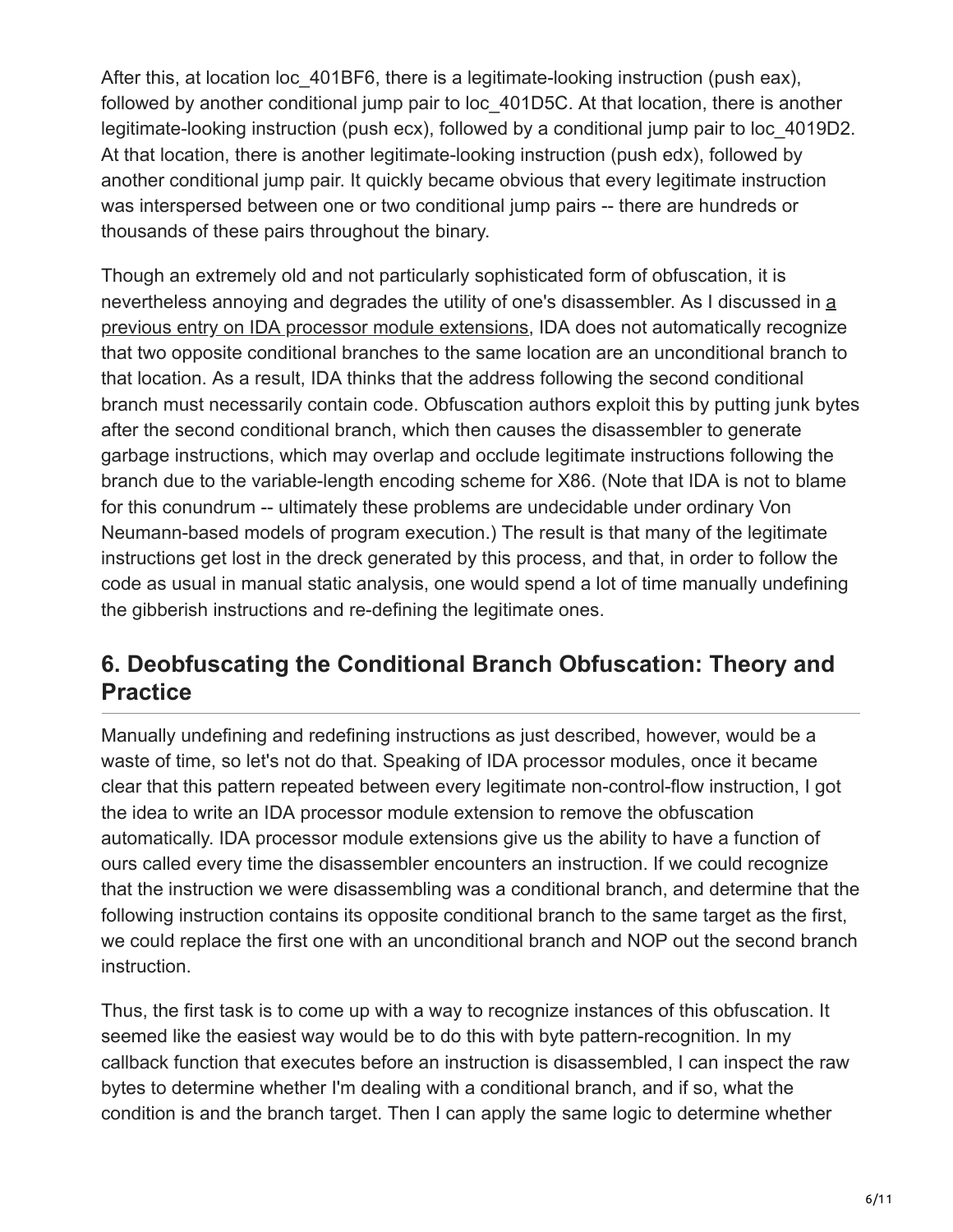the following instruction is a conditional branch and determine its condition and target. If the conditions are opposite and the branch targets are the same, we've found an instance of the obfuscation and can neutralize it.

In practice, this is even easier than it sounds! Recall the first example from above, reproduced here for ease of reading:

.text:00401950 0F 82 D1 02 00 00 jb loc\_401C27 .text:00401956 0F 83 CB 02 00 00 jnb loc\_401C27

Each of these two instructions is six bytes long. They both begin with the byte 0F (the x86 two-byte escape opcode stem), are then followed by a byte in the range of 80 to 8F, and are then followed by a DWORD encoding the displacement from the end of the instructions to the branch targets. As a fortuitous quirk of x86 instruction encodings, opposite conditional branches are encoded with adjacent bytes. I.e. 82 represents the long form of JB, and 83 represents the long form of JNB. Two long branches have opposite condition codes if and only if their second opcode byte differs from one another in the lowest bit (i.e. 0x82 ^ 0x83 == 0x01). And note also that the DWORDs following the second opcode byte differ by exactly 6 -- the length of a long conditional branch instruction.

That's all we need to know for the long conditional branches. There is also a short form for conditionals, shown in the second example above and reproduced here for ease of reading:

| text:00401C27 77 CD. |     | short loc 401BF6 |
|----------------------|-----|------------------|
| text:00401C29 76 CB. | ibe | short loc 401BF6 |

Virtually identical comments apply to these sequences. The first bytes of both instructions are in the range of 0x70 to 0x7F, opposite conditions have differing lowest bits, and the second bytes differ from one another by exactly 2 -- the length of a short conditional branch instruction.

# **7. Deobfuscating the Conditional Branch Obfuscation: Implementation**

I started by copying and pasting my code from [the last time I did something like this](http://www.msreverseengineering.com/blog/2015/6/29/transparent-deobfuscation-with-ida-processor-module-extensions). I first deleted all the code that was specific to the last protection I broke with an IDA processor module extension. Since I've switched to IDA 7.0 in the meantime, and since IDA 7.0 made breaking changes vis-a-vis prior APIs, I had to make a few modifications -- namely, renaming the custom analysis function from deobX86Hook::custom\_ana(self) to deobX86Hook::ev\_ana\_insn(self, insn), and replacing every reference to idaapi.cmd.ea with insn.ea. Also, my previous example would only run if the binary's MD5 matched a particular sum, so I copied and pasted the sum of my sample out of IDA's database preamble over the previous MD5.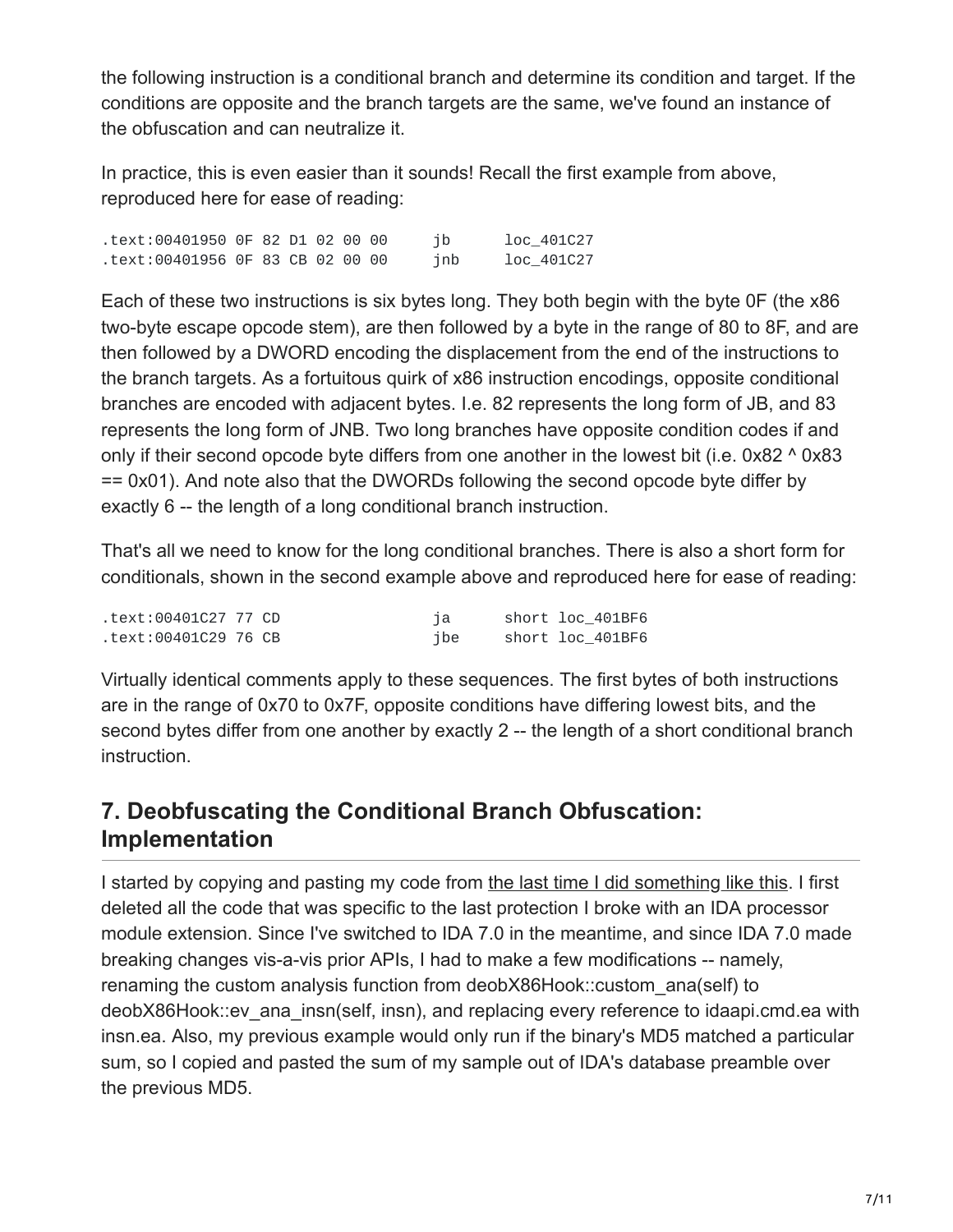From there I had to change the logic in custom ana. The result was even simpler than my last processor module extension. Here is the logic for recognizing and deobfuscating the short form of the conditional branch obfuscation:

```
b1 = idaapi.get_byte(insn.ea)
if b1 >= 0x70 and b1 <= 0x7F:
    d1 = idaapi.get_byte(insn.ea+1)
    b2 = idaapi.get_byte(insn.ea+2)
    d2 = idaapi.get_byte(insn.ea+3)
    if b2 == b1 \land 0x01 and d1-2 == d2:
        # Replace first byte of first conditional with 0xEB, the opcode for "JMP
rel8"
        idaapi.put_byte(insn.ea, 0xEB)
        # Replace the following instruction with two 0x90 NOP instructions
        idaapi.put_word(insn.ea+2, 0x9090)
```
Deobfuscating the long form is nearly identical; [see the code for details](https://github.com/RolfRolles/FinSpyVM/blob/master/FinSpyDeob.py).

#### **8. Admiring My Handiwork, Cleaning up the Database a Bit**

Now I copied the processor module extension to %IDA%\plugins and re-loaded the sample. It had worked! The VM entrypoint had been replaced with:

.text:00401950 loc\_401950: .text:00401950 jmp loc\_401C27

Though the navigation bar was still largely red and ugly, I immediately noticed a large function in the middle of the text section:



Looking at it in graph mode, we can see that it's kind of ugly and not entirely as nice as analyzing unobfuscated X86, but considering how trivial it was to get here, I'll take it over the obfuscated version any day. The red nodes denote errant instructions physically located above the valid ones in the white nodes. IDA's graphing algorithm includes any code within the physically contiguous region of a function's chunks in the graph display, regardless of whether they have incoming code cross-references, likely to make displays of exception handlers nicer. It would be easy enough to remove these and strip the JMP instructions if you wanted to write a plugin to do so.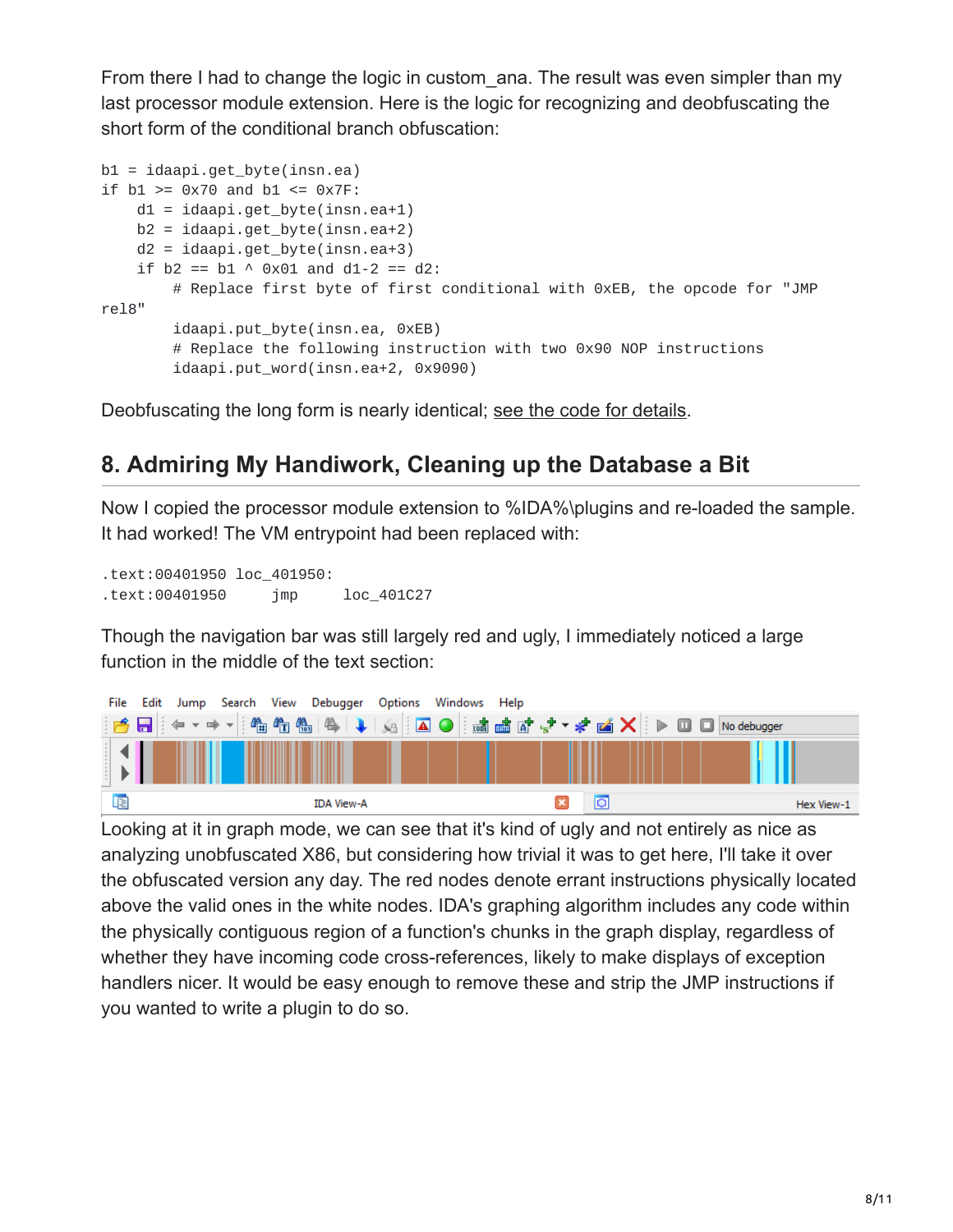

Next I was curious about the grey areas in the .text section navigation bar held. (Those areas denote defined data items, mixed in with the obfuscated code in the .text section.) I figured that the data held there was most likely related to the obfuscator. I spent a minute looking at the grey regions and found this immediately after the defined function:

| .text:00402AE0 | dd offset loc_402CF2             |
|----------------|----------------------------------|
| .text:00402AE4 | dd offset loc 402FBE             |
|                |                                  |
|                | $\,$ ;  30 similar lines deleted |
| .text:00402B60 | dd offset loc 4042DC             |
| .text:00402B64 | dd offset loc 40434D             |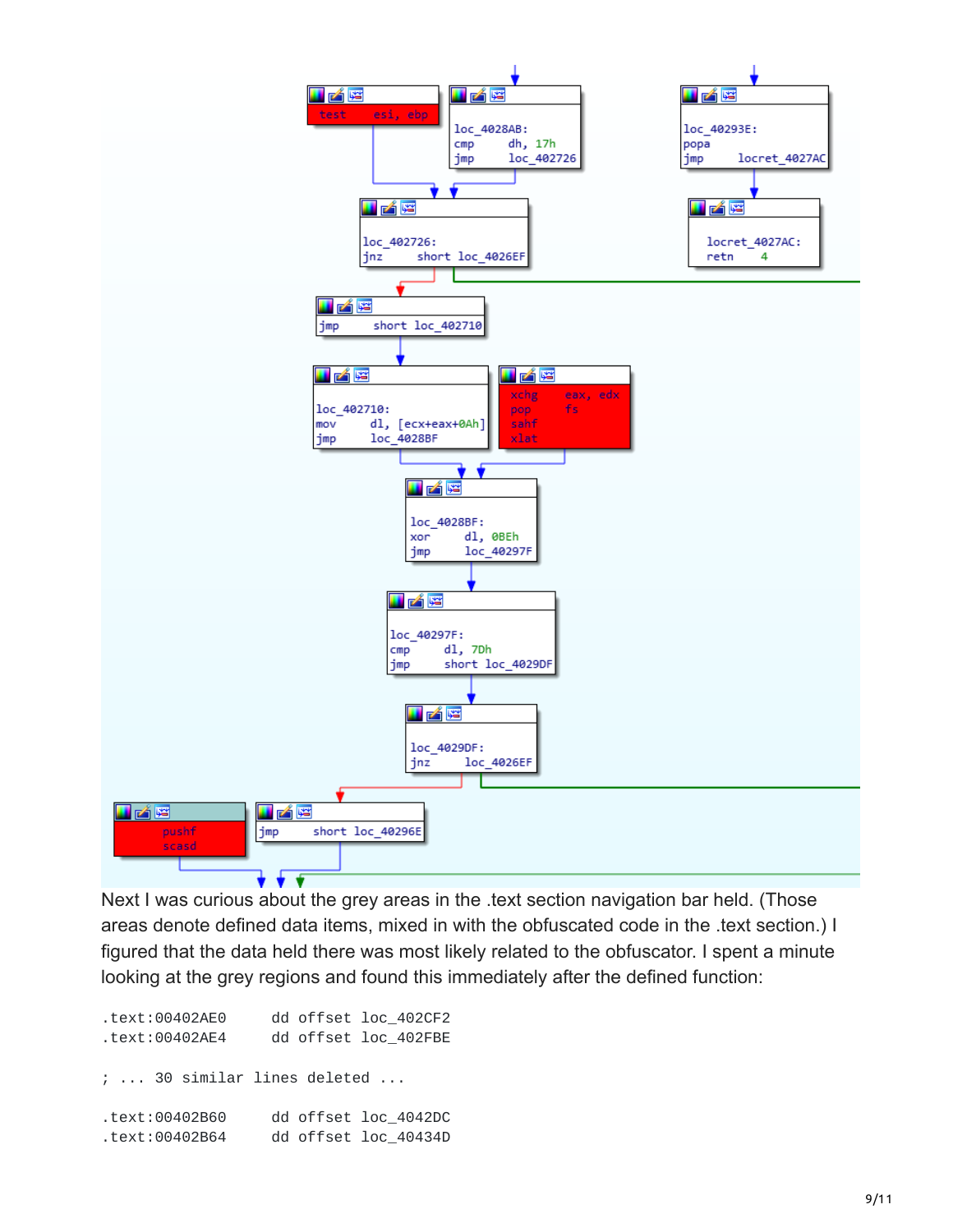34 offsets, each of which contains code. Those are probably the VM instruction handlers. For good measure, let's turn those into functions with an IDAPython one-liner:

```
for pFuncEa in xrange(0x00402AE0, 0x00402B68, 4):
    idaapi.add_func(idaapi.get_long(pFuncEa))
```
Now a large, contiguous chunk of the navigation bar for the .text section is blue. And at this point I realized I had forgotten to create a function at the original dispatcher location, so I did that manually and here was the resulting navigation bar:



Hex-Rays doesn't do a very good job with any of the functions we just defined, since they were originally written in assembly language and use instructions and constructs not ordinarily produced by compilers. I don't blame Hex-Rays for that and I hope they continue to optimize for standard compiler-based use cases and not weird ones like this.

Lastly, I held PageDown scrolling through the text section to see what was left. The majority of it was VM entrypoints like those we saw in section 3. There were a few functions that appeared like they had been produced by a compiler.

So now we have assessed what's in the text section -- a VM with 34 handlers, 125+ virtualized functions, and a handful of unvirtualized ones. Next time we'll take a look at the VM.

# **9. Preview of Parts 2 and 3, and Beyond**

After this I spent a few hours analyzing the VM entrypoint and VM instruction handlers. Next, through static analysis I obtained the bytecode for the VM program contained within this sample. I then wrote a disassembler for the VM. That's [part two.](http://www.msreverseengineering.com/blog/2018/1/31/finspy-vm-part-2-vm-analysis-and-bytecode-disassembly)

From there, by staring at the disassembled VM bytecode I was able to write a simple pattern-based deobfuscator. After that I re-generated the X86 machine code, which was not [extremely difficult, but it was more laborious than I had originally anticipated. That's part](http://www.msreverseengineering.com/blog/2018/2/21/finspy-vm-unpacking-tutorial-part-3-devirtualization) three.

After that, I re-inserted the X86 machine code into the original binary and analyzed it. It turned out to be a fairly sophisticated dropper for one of two second-stage binaries. It was fairly heavy on system internals and had a few tricks that aren't widely documented, so I may publish one or more of those as separate entries, and/or I may publish an analysis of the entire dropper.